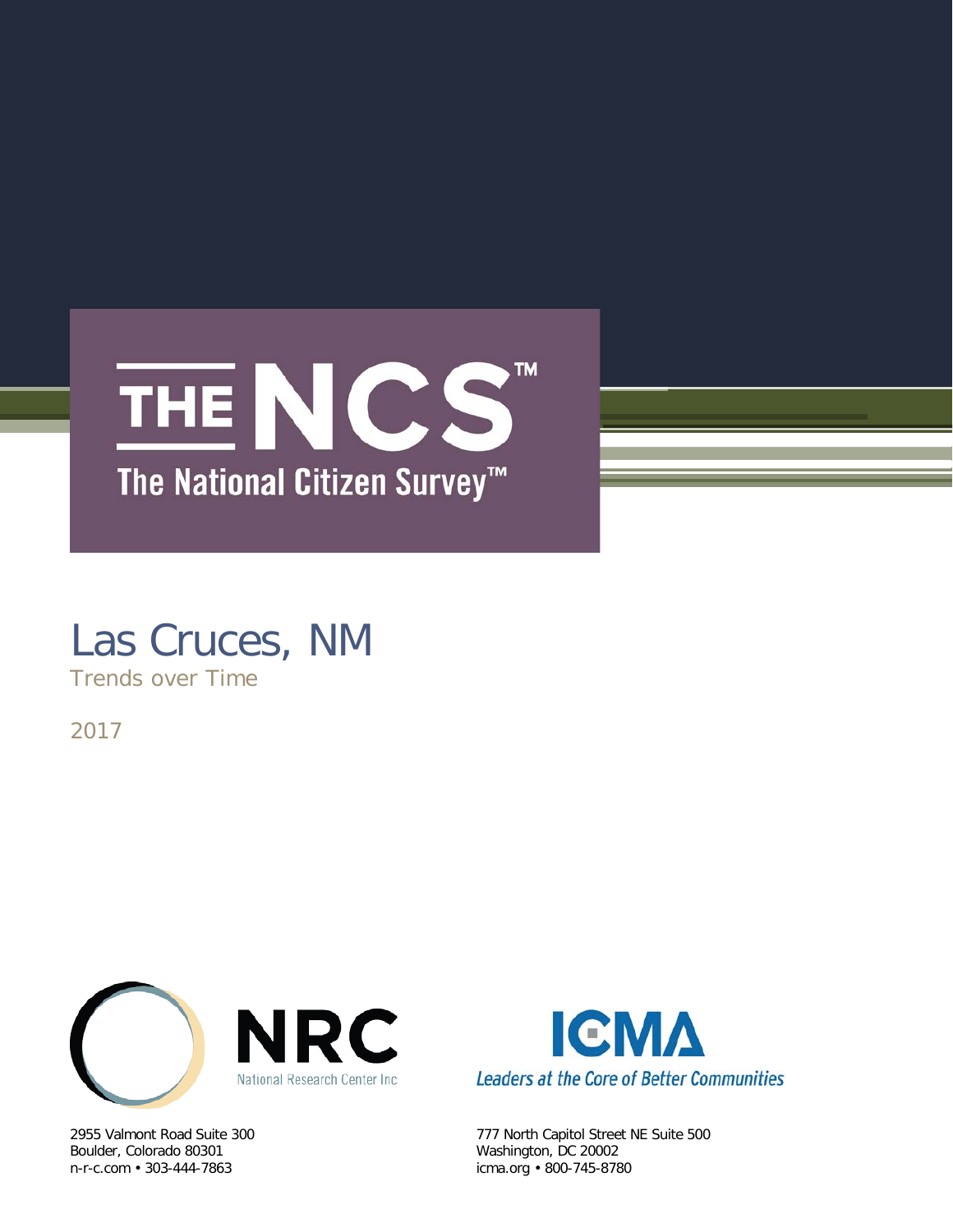# **Summary**

The National Citizen Survey™ (The NCS™) is a collaborative effort between National Research Center, Inc. (NRC) and the International City/County Management Association (ICMA). The survey and its administration are standardized to assure high quality research methods and directly comparable results across The NCS communities. The NCS captures residents' opinions within the three pillars of a community (Community Characteristics, Governance and Participation) across eight central facets of community (Safety, Mobility, Natural Environment, Built Environment, Economy, Recreation and Wellness, Education and Enrichment and Community Engagement). This report discusses trends over time, comparing the 2017 ratings for the City of Las Cruces to its previous survey results in 2012 and 2015. Additional reports and technical appendices are available under separate cover.

Trend data for Las Cruces represent important comparison data and should be examined for improvements or declines. Deviations from stable trends over time, especially, represent opportunities for understanding how local policies, programs or public information may have affected residents' opinions.

Meaningful differences between survey years have been noted within the following tables as being "higher" or "lower" if the differences are greater than eight percentage points between the 2015 and 2017 surveys, otherwise the comparison between 2015 and 2017 are noted as being "similar." Additionally, benchmark comparisons for all survey years are presented for reference. Changes in the benchmark comparison over time can be impacted by various trends, including varying survey cycles for the individual communities that comprise the benchmarks, regional and national economic or other events, as well as emerging survey methodologies.

Overall, ratings in Las Cruces for 2017 generally remained stable. Of the 131 items for which comparisons were available, 115 items were rated similarly in 2015 and 2017, 11 items showed a decrease in ratings and 5 showed an increase in ratings. Notable trends over time included the following:

- Within the pillar of Community Characteristics, most aspects remained stable over time; however, a few aspects saw a change in rating. Items trending down were the quality of business and service establishments and K-12 education. Items trending up were the ease of walking in the City, overall natural environment, Las Cruses as a place to visit and the cost of living.
- Eight aspects of Governance decreased from 2015 to 2017. Ratings that declined included: fire services; ambulance/EMS services; emergency preparedness; street cleaning; storm drainage; land use, planning and zoning; code enforcement and economic development. All other Governance ratings remained stable between the survey iterations.
- For Participation, most aspects remained stable over time, however, one aspect increased and one decreased in 2017 compared to 2015. Fewer residents in 2017 than 2015 indicated they contacted Lac Cruces employees and more indicated they had attended a City-sponsored event in the 12 months prior to the survey.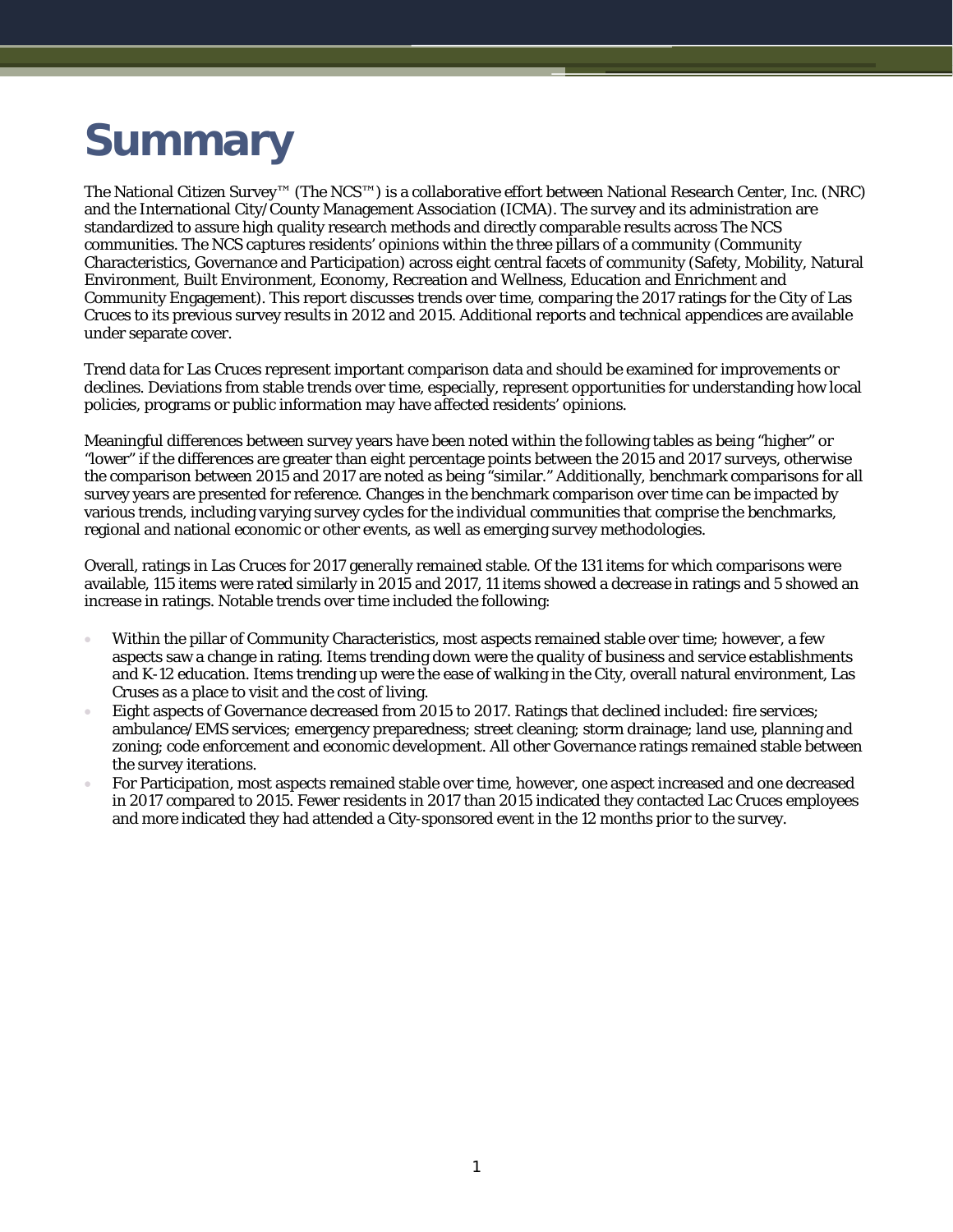#### Table 1: Community Characteristics General

|                         | Percent rating positively (e.g., excellent/good) |      |      |                              | Comparison to benchmark |         |         |
|-------------------------|--------------------------------------------------|------|------|------------------------------|-------------------------|---------|---------|
|                         | 2012                                             | 2015 | 2017 | 2017 rating compared to 2015 | 2012                    | 2015    | 2017    |
| Overall quality of life | 67%                                              | 69%  | 73%  | Similar                      | Much lower              | Similar | Similar |
| Overall image           | 56%                                              | 55%  | 58%  | Similar                      | Lower                   | Similar | Similar |
| Place to live           | 75%                                              | 73%  | 79%  | Similar                      | Much lower              | Similar | Similar |
| Neighborhood            | 71%                                              | 76%  | 73%  | Similar                      | Much lower              | Similar | Similar |
| Place to raise children | 58%                                              | 64%  | 62%  | Similar                      | Much lower              | Lower   | Lower   |
| Place to retire         | 70%                                              | 78%  | 82%  | Similar                      | Higher                  | Similar | Higher  |
| Overall appearance      | 45%                                              | 61%  | 60%  | Similar                      | Much lower              | Similar | Similar |

#### Table 2: Community Characteristics by Facet

|                            |                                 |           | Percent rating positively (e.g., excellent/good, |      |                         | Comparison to benchmark |         |         |
|----------------------------|---------------------------------|-----------|--------------------------------------------------|------|-------------------------|-------------------------|---------|---------|
|                            |                                 |           | very/somewhat safe)                              |      | 2017 rating compared to |                         |         |         |
|                            |                                 | 2012      | 2015                                             | 2017 | 2015                    | 2012                    | 2015    | 2017    |
|                            | Overall feeling of safety       | <b>NA</b> | 64%                                              | 70%  | Similar                 | <b>NA</b>               | Lower   | Similar |
|                            | Safe in neighborhood            | 87%       | 85%                                              | 89%  | Similar                 | Lower                   | Similar | Similar |
| Safety                     | Safe downtown/commercial area   | 78%       | 81%                                              | 86%  | Similar                 | Much<br>lower           | Similar | Similar |
|                            | Overall ease of travel          | <b>NA</b> | 69%                                              | 70%  | Similar                 | <b>NA</b>               | Similar | Similar |
|                            | Paths and walking trails        | 49%       | 57%                                              | 54%  | Similar                 | Much<br>lower           | Similar | Similar |
|                            | Ease of walking                 | 47%       | 49%                                              | 60%  | Higher                  | Much<br>lower           | Lower   | Similar |
|                            | Travel by bicycle               | 35%       | 38%                                              | 40%  | Similar                 | Much<br>lower           | Lower   | Similar |
|                            | Travel by public transportation | <b>NA</b> | 36%                                              | 35%  | Similar                 | <b>NA</b>               | Similar | Similar |
|                            | Travel by car                   | 56%       | 63%                                              | 68%  | Similar                 | Similar                 | Similar | Similar |
|                            | Public parking                  | <b>NA</b> | 51%                                              | 56%  | Similar                 | <b>NA</b>               | Similar | Similar |
| Mobility                   | <b>Traffic flow</b>             | 29%       | 40%                                              | 41%  | Similar                 | Much<br>lower           | Similar | Similar |
|                            | Overall natural environment     | 62%       | 67%                                              | 75%  | Higher                  | Lower                   | Similar | Similar |
|                            | <b>Cleanliness</b>              | 47%       | 55%                                              | 53%  | Similar                 | Much<br>lower           | Lower   | Lower   |
| <b>Natural Environment</b> | Air quality                     | 64%       | 75%                                              | 73%  | Similar                 | Similar                 | Similar | Similar |
|                            | Overall built environment       | <b>NA</b> | 42%                                              | 46%  | Similar                 | <b>NA</b>               | Lower   | Lower   |
|                            | New development in Las Cruces   | 56%       | 41%                                              | 38%  | Similar                 | Similar                 | Similar | Lower   |
|                            | Affordable quality housing      | 41%       | 46%                                              | 45%  | Similar                 | Similar                 | Similar | Similar |
|                            | Housing options                 | 53%       | 56%                                              | 48%  | Similar                 | Lower                   | Similar | Similar |
| <b>Built Environment</b>   | Public places                   | <b>NA</b> | 44%                                              | 48%  | Similar                 | <b>NA</b>               | Lower   | Lower   |
| Economy                    | Overall economic health         | <b>NA</b> | 37%                                              | 31%  | Similar                 | <b>NA</b>               | Lower   | Much    |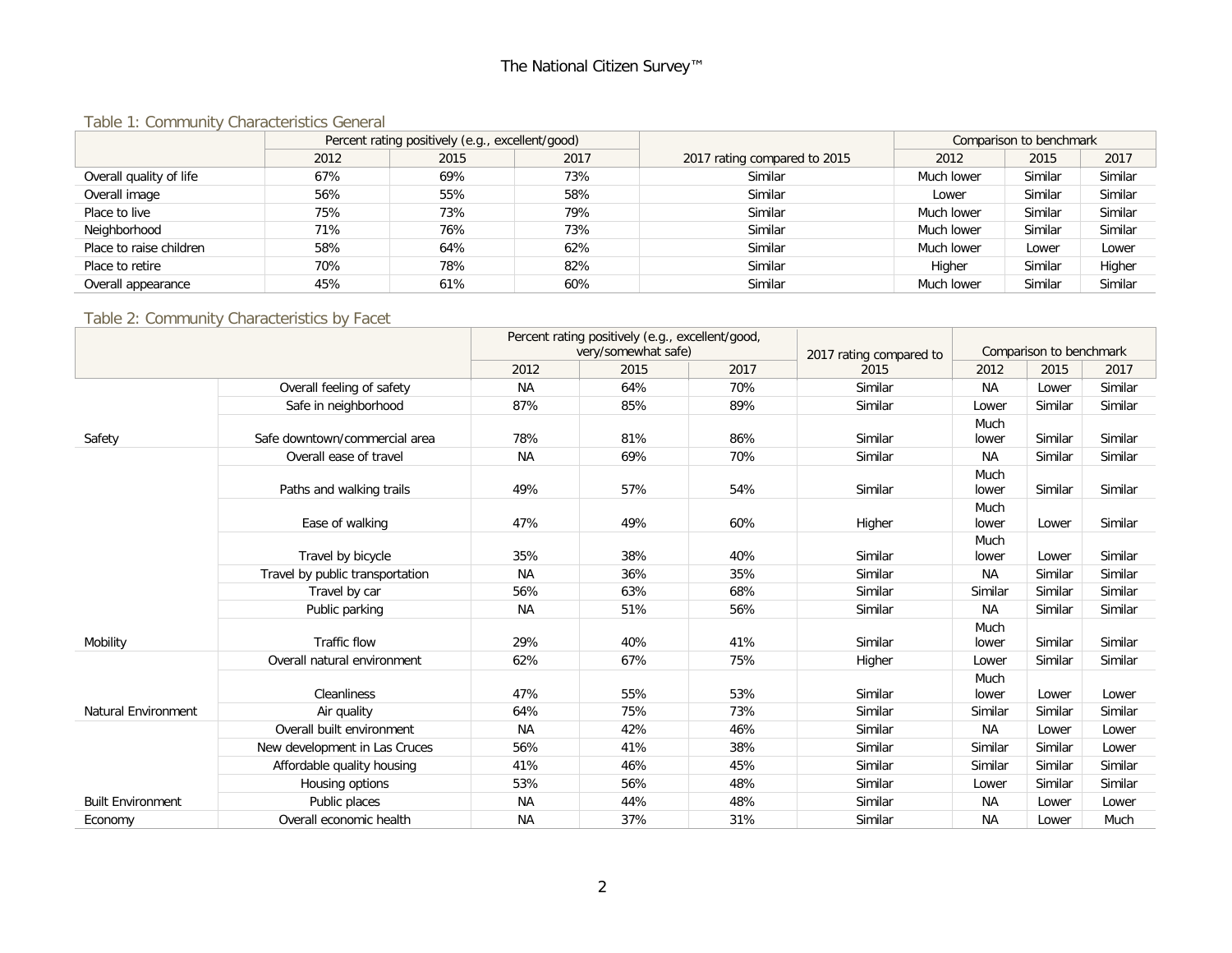|                         |                                                      | Percent rating positively (e.g., excellent/good,<br>very/somewhat safe) |      | 2017 rating compared to | Comparison to benchmark |               |         |               |
|-------------------------|------------------------------------------------------|-------------------------------------------------------------------------|------|-------------------------|-------------------------|---------------|---------|---------------|
|                         |                                                      | 2012                                                                    | 2015 | 2017                    | 2015                    | 2012          | 2015    | 2017          |
|                         |                                                      |                                                                         |      |                         |                         |               |         | lower         |
|                         | Vibrant downtown/commercial area                     | <b>NA</b>                                                               | 31%  | 28%                     | Similar                 | <b>NA</b>     | Lower   | Lower         |
|                         |                                                      |                                                                         |      |                         |                         | Much          |         |               |
|                         | <b>Business and services</b>                         | 47%                                                                     | 55%  | 44%                     | Lower                   | lower         | Similar | Lower         |
|                         | Cost of living                                       | <b>NA</b>                                                               | 48%  | 56%                     | Higher                  | <b>NA</b>     | Similar | Similar       |
|                         | Shopping opportunities                               | 42%                                                                     | 40%  | 41%                     | Similar                 | Much<br>lower | Lower   | Lower         |
|                         |                                                      |                                                                         |      |                         |                         | Much          |         |               |
|                         | Employment opportunities                             | 21%                                                                     | 21%  | 17%                     | Similar                 | lower         | Lower   | Lower         |
|                         | Place to visit                                       | <b>NA</b>                                                               | 54%  | 64%                     | Higher                  | <b>NA</b>     | Similar | Similar       |
|                         | Place to work                                        | 34%                                                                     | 36%  | 41%                     | Similar                 | Much<br>lower | Lower   | Lower         |
|                         | Health and wellness                                  | <b>NA</b>                                                               | 53%  | 53%                     | Similar                 | <b>NA</b>     | Lower   | Lower         |
|                         | Mental health care                                   | <b>NA</b>                                                               | 33%  | 28%                     | Similar                 | <b>NA</b>     | Lower   | Lower         |
|                         | Preventive health services                           | 41%                                                                     | 53%  | 46%                     | Similar                 | Much<br>lower | Similar | Lower         |
|                         | Health care                                          | 41%                                                                     | 46%  | 39%                     | Similar                 | Much<br>lower | Similar | Lower         |
| Recreation and          | Recreational opportunities                           | 41%                                                                     | 53%  | 52%                     | Similar                 | Much<br>lower | Similar | Similar       |
| Wellness                | Fitness opportunities                                | <b>NA</b>                                                               | 64%  | 63%                     | Similar                 | <b>NA</b>     | Similar | Similar       |
|                         | Cultural/arts/music activities                       | 43%                                                                     | 50%  | 50%                     | Similar                 | Much<br>lower | Similar | Similar       |
|                         | Adult education                                      | <b>NA</b>                                                               | 65%  | 59%                     | Similar                 | <b>NA</b>     | Similar | Similar       |
| <b>Education and</b>    | K-12 education                                       | 47%                                                                     | 47%  | 38%                     | Lower                   | Much<br>lower | Lower   | Much<br>lower |
| Enrichment              | Child care/preschool                                 | 35%                                                                     | 48%  | 42%                     | Similar                 | Lower         | Similar | Similar       |
|                         | Social events and activities                         | 46%                                                                     | 48%  | 45%                     | Similar                 | Much<br>lower | Similar | Lower         |
|                         | Neighborliness                                       | <b>NA</b>                                                               | 52%  | 52%                     | Similar                 | <b>NA</b>     | Similar | Similar       |
|                         | Openness and acceptance                              | 68%                                                                     | 58%  | 55%                     | Similar                 | Similar       | Similar | Similar       |
|                         | Opportunities to participate in community<br>matters | 49%                                                                     | 51%  | 56%                     | Similar                 | Much<br>lower | Similar | Similar       |
| Community<br>Engagement | Opportunities to volunteer                           | 66%                                                                     | 68%  | 64%                     | Similar                 | Much<br>lower | Similar | Similar       |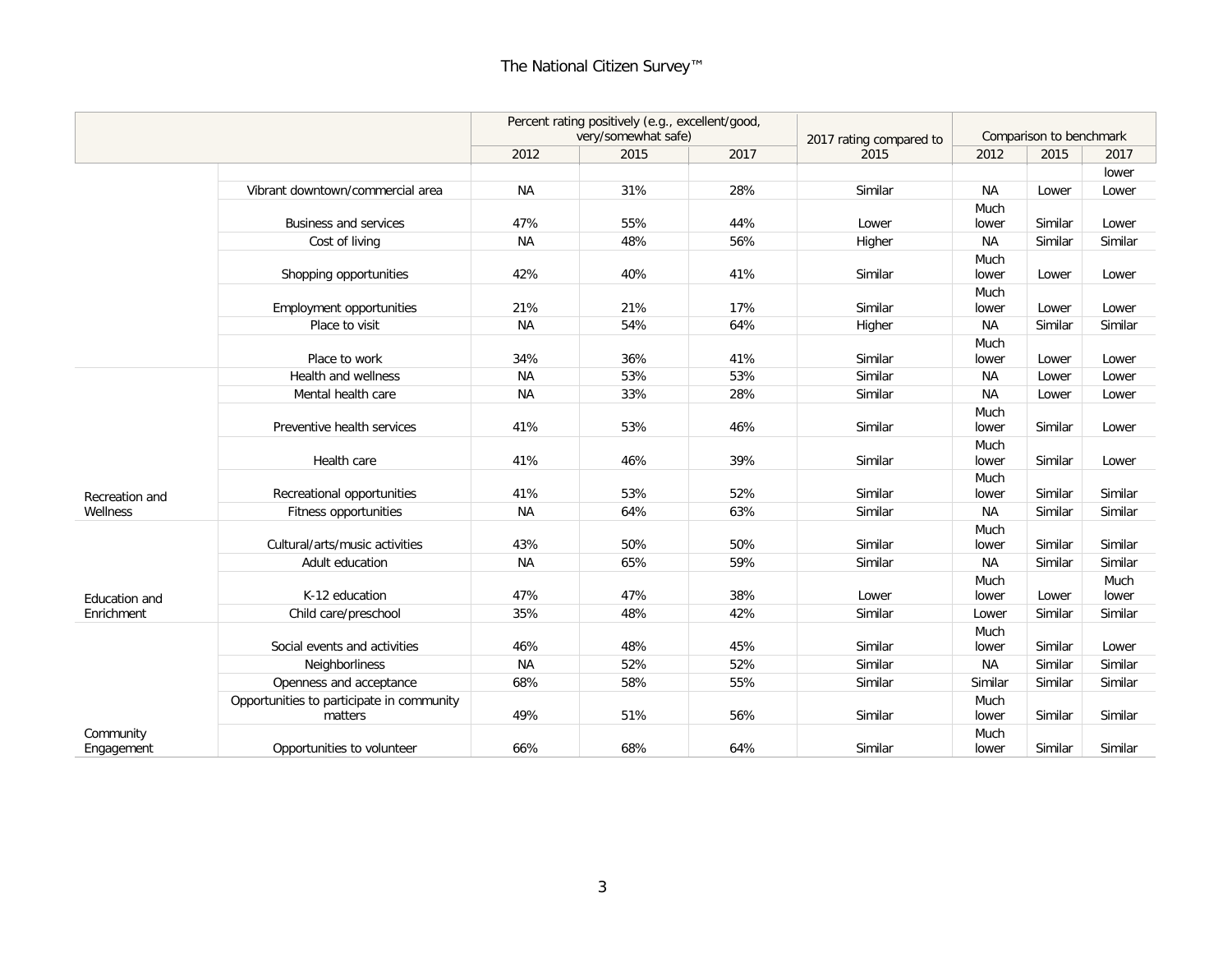#### Table 3: Governance General

|                                             |           | Percent rating positively (e.g., excellent/good) |      |                              |            | Comparison to benchmark |         |
|---------------------------------------------|-----------|--------------------------------------------------|------|------------------------------|------------|-------------------------|---------|
|                                             | 2012      | 2015                                             | 2017 | 2017 rating compared to 2015 | 2012       | 2015                    | 2017    |
| Services provided by Las Cruces             | 60%       | 59%                                              | 64%  | Similar                      | Much lower | Similar                 | Similar |
| Customer service                            | 70%       | 55%                                              | 58%  | Similar                      | Lower      | Lower                   | Similar |
| Value of services for taxes paid            | 49%       | 42%                                              | 40%  | Similar                      | Similar    | Similar                 | Similar |
| Overall direction                           | 49%       | 48%                                              | 47%  | Similar                      | Similar    | Similar                 | Similar |
| Welcoming citizen involvement               | 33%       | 41%                                              | 35%  | Similar                      | Much lower | Similar                 | Similar |
| Confidence in City government               | <b>NA</b> | 36%                                              | 36%  | Similar                      | <b>NA</b>  | Lower                   | Similar |
| Acting in the best interest of Las Cruces   | <b>NA</b> | 42%                                              | 42%  | Similar                      | <b>NA</b>  | Similar                 | Similar |
| Being honest                                | <b>NA</b> | 40%                                              | 38%  | Similar                      | <b>NA</b>  | Similar                 | Similar |
| Treating all residents fairly               | <b>NA</b> | 38%                                              | 43%  | Similar                      | <b>NA</b>  | Lower                   | Similar |
| Services provided by the Federal Government | 51%       | 42%                                              | 45%  | Similar                      | Higher     | Similar                 | Similar |

#### Table 4: Governance by Facet

|                            |                            |           | Percent rating positively (e.g., excellent/good) |      |                              | Comparison to benchmark |         |         |
|----------------------------|----------------------------|-----------|--------------------------------------------------|------|------------------------------|-------------------------|---------|---------|
|                            |                            | 2012      | 2015                                             | 2017 | 2017 rating compared to 2015 | 2012                    | 2015    | 2017    |
|                            | Police                     | 67%       | 64%                                              | 61%  | Similar                      | Much lower              | Lower   | Lower   |
|                            | Fire                       | 89%       | 88%                                              | 79%  | Lower                        | Lower                   | Similar | Similar |
|                            | Ambulance/EMS              | 77%       | 82%                                              | 72%  | Lower                        | Much lower              | Similar | Lower   |
|                            | Crime prevention           | 48%       | 47%                                              | 46%  | Similar                      | Much lower              | Lower   | Lower   |
|                            | Fire prevention            | 61%       | 67%                                              | 60%  | Similar                      | Much lower              | Similar | Lower   |
|                            | Animal control             | 49%       | 52%                                              | 47%  | Similar                      | Much lower              | Similar | Lower   |
| Safety                     | Emergency preparedness     | 42%       | 46%                                              | 35%  | Lower                        | Much lower              | Similar | Lower   |
|                            | Traffic enforcement        | 41%       | 46%                                              | 43%  | Similar                      | Much lower              | Lower   | Lower   |
|                            | Street repair              | 30%       | 26%                                              | 24%  | Similar                      | Much lower              | Lower   | Lower   |
|                            | Street cleaning            | 43%       | 51%                                              | 43%  | Lower                        | Much lower              | Similar | Lower   |
|                            | Street lighting            | 45%       | 50%                                              | 48%  | Similar                      | Much lower              | Similar | Similar |
|                            | Snow removal               | 34%       | 47%                                              | 45%  | Similar                      | Much lower              | Lower   | Lower   |
|                            | Sidewalk maintenance       | 40%       | 39%                                              | 37%  | Similar                      | Much lower              | Similar | Similar |
|                            | Traffic signal timing      | 29%       | 33%                                              | 34%  | Similar                      | Much lower              | Lower   | Lower   |
| Mobility                   | Bus or transit services    | 37%       | 40%                                              | 41%  | Similar                      | Much lower              | Similar | Similar |
|                            | Garbage collection         | 80%       | 79%                                              | 83%  | Similar                      | Similar                 | Similar | Similar |
|                            | Recycling                  | 71%       | 72%                                              | 74%  | Similar                      | Similar                 | Similar | Similar |
|                            | Yard waste pick-up         | 67%       | 67%                                              | 59%  | Similar                      | Lower                   | Similar | Similar |
|                            | Drinking water             | 43%       | 52%                                              | 52%  | Similar                      | Much lower              | Lower   | Lower   |
|                            | Natural areas preservation | 45%       | 54%                                              | 47%  | Similar                      | Much lower              | Similar | Similar |
| <b>Natural Environment</b> | Open space                 | <b>NA</b> | 51%                                              | 54%  | Similar                      | <b>NA</b>               | Similar | Similar |
|                            | Storm drainage             | 42%       | 48%                                              | 32%  | Lower                        | Much lower              | Lower   | Lower   |
| <b>Built Environment</b>   | Sewer services             | 64%       | 68%                                              | 66%  | Similar                      | Lower                   | Similar | Similar |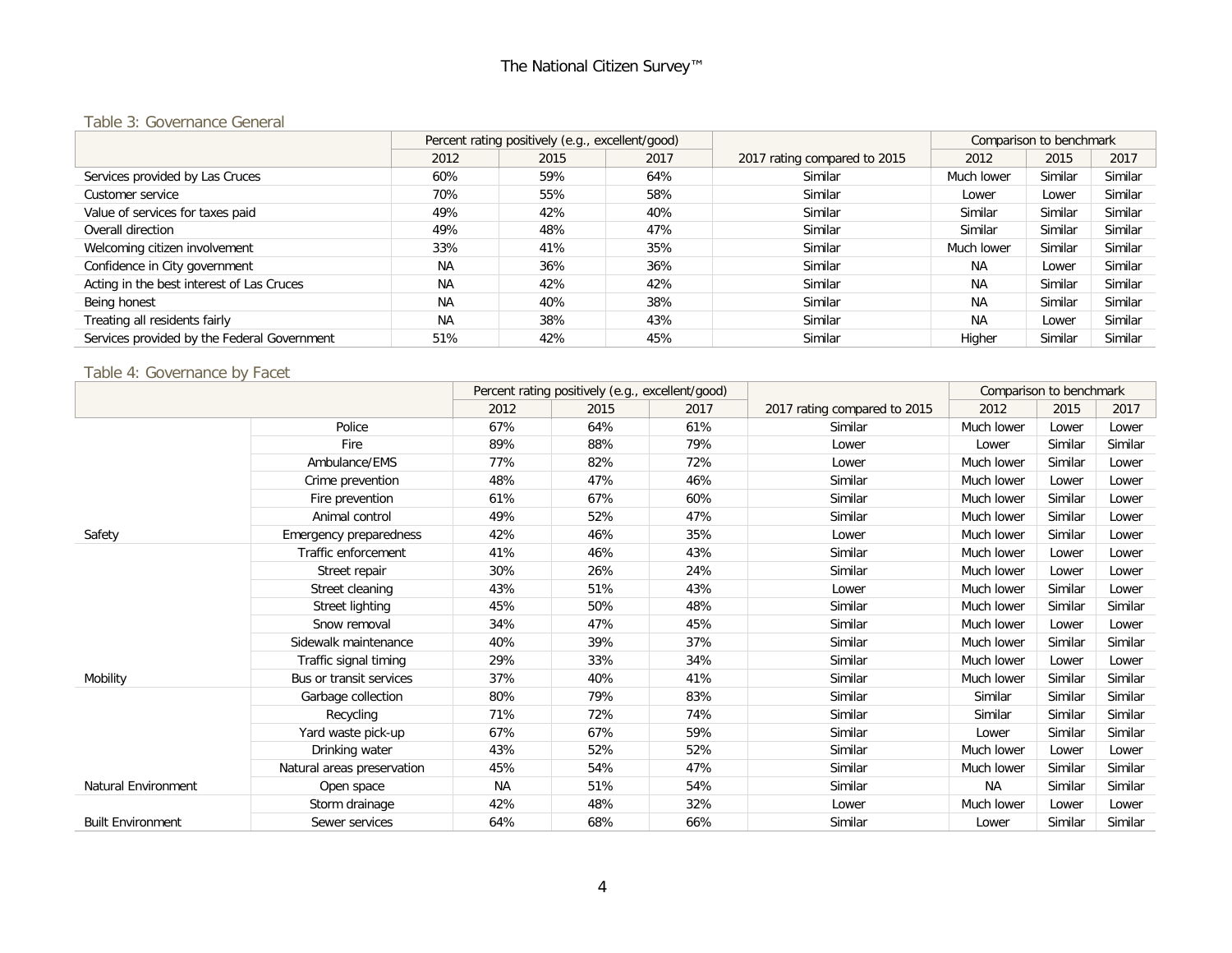# The National Citizen Survey™

|                                 |                               |           | Percent rating positively (e.g., excellent/good) |      |                              |            | Comparison to benchmark |         |
|---------------------------------|-------------------------------|-----------|--------------------------------------------------|------|------------------------------|------------|-------------------------|---------|
|                                 |                               | 2012      | 2015                                             | 2017 | 2017 rating compared to 2015 | 2012       | 2015                    | 2017    |
|                                 | Power utility                 | 65%       | 66%                                              | 63%  | Similar                      | Much lower | Similar                 | Similar |
|                                 | Utility billing               | <b>NA</b> | 59%                                              | 56%  | Similar                      | <b>NA</b>  | Similar                 | Similar |
|                                 | Land use, planning and zoning | 35%       | 36%                                              | 25%  | Lower                        | Much lower | Similar                 | Lower   |
|                                 | Code enforcement              | 27%       | 39%                                              | 29%  | Lower                        | Much lower | Similar                 | Lower   |
|                                 | Cable television              | 37%       | 38%                                              | 40%  | Similar                      | Much lower | Lower                   | Lower   |
| Economy                         | Economic development          | 35%       | 39%                                              | 28%  | Lower                        | Much lower | Similar                 | Lower   |
|                                 | City parks                    | 70%       | 63%                                              | 60%  | Similar                      | Much lower | Lower                   | Lower   |
|                                 | Recreation programs           | 56%       | 55%                                              | 48%  | Similar                      | Much lower | Lower                   | Lower   |
|                                 | <b>Recreation centers</b>     | 55%       | 50%                                              | 45%  | Similar                      | Much lower | Lower                   | Lower   |
| <b>Recreation and Wellness</b>  | Health services               | 53%       | 52%                                              | 47%  | Similar                      | Much lower | Lower                   | Lower   |
|                                 | Special events                | NA.       | 52%                                              | 49%  | Similar                      | <b>NA</b>  | Lower                   | Lower   |
| <b>Education and Enrichment</b> | Public libraries              | 70%       | 63%                                              | 64%  | Similar                      | Much lower | Lower                   | Lower   |
| <b>Community Engagement</b>     | Public information            | 52%       | 50%                                              | 46%  | Similar                      | Much lower | Similar                 | Similar |

#### Table 5: Participation General

|                                |      | Percent rating positively (e.g., always/sometimes, more than once a month, yes) |      | Comparison to benchmark      |            |         |         |
|--------------------------------|------|---------------------------------------------------------------------------------|------|------------------------------|------------|---------|---------|
|                                | 2012 | 2015                                                                            | 2017 | 2017 rating compared to 2015 | 2012       | 2015    | 2017    |
| Sense of community             | 54%  | 46%                                                                             | 51%  | Similar                      | Much lower | Lower   | Similar |
| Recommend Las Cruces           | 79%  | 74%                                                                             | 78%  | Similar                      | Much lower | Lower   | Similar |
| Remain in Las Cruces           | 77%  | 75%                                                                             | 79%  | Similar                      | Much lower | Similar | Similar |
| Contacted Las Cruces employees | 52%  | 53%                                                                             | 44%  | Lower                        | Similar    | Similar | Similar |

## Table 6: Participation by Facet

|                          |                                                  | Percent rating positively (e.g., always/sometimes, more than |                    |      |         |                         |         |         |
|--------------------------|--------------------------------------------------|--------------------------------------------------------------|--------------------|------|---------|-------------------------|---------|---------|
|                          |                                                  |                                                              | once a month, yes) |      |         | Comparison to benchmark |         |         |
|                          |                                                  | 2012                                                         | 2015               | 2017 | to 2015 | 2012                    | 2015    | 2017    |
|                          | Stocked supplies for an emergency                | <b>NA</b>                                                    | 32%                | 35%  | Similar | <b>NA</b>               | Similar | Similar |
|                          | Did NOT report a crime                           | <b>NA</b>                                                    | 71%                | 73%  | Similar | <b>NA</b>               | Similar | Similar |
| Safety                   | Was NOT the victim of a crime                    | 90%                                                          | 79%                | 85%  | Similar | Similar                 | Similar | Similar |
|                          | Used public transportation instead of<br>driving | <b>NA</b>                                                    | 14%                | 10%  | Similar | <b>NA</b>               | Lower   | Lower   |
|                          | Carpooled instead of driving alone               | NA                                                           | 42%                | 44%  | Similar | <b>NA</b>               | Similar | Similar |
| Mobility                 | Walked or biked instead of driving               | NA                                                           | 45%                | 46%  | Similar | <b>NA</b>               | Lower   | Lower   |
|                          | Conserved water                                  | <b>NA</b>                                                    | 91%                | 90%  | Similar | <b>NA</b>               | Similar | Similar |
|                          | Made home more energy efficient                  | <b>NA</b>                                                    | 81%                | 77%  | Similar | <b>NA</b>               | Similar | Similar |
| Natural Environment      | Recycled at home                                 | 90%                                                          | 88%                | 94%  | Similar | Much<br>higher          | Similar | Similar |
|                          |                                                  |                                                              |                    |      |         |                         |         | Much    |
| <b>Built Environment</b> | Did NOT observe a code violation                 | <b>NA</b>                                                    | 39%                | 33%  | Similar | <b>NA</b>               | Lower   | lower   |